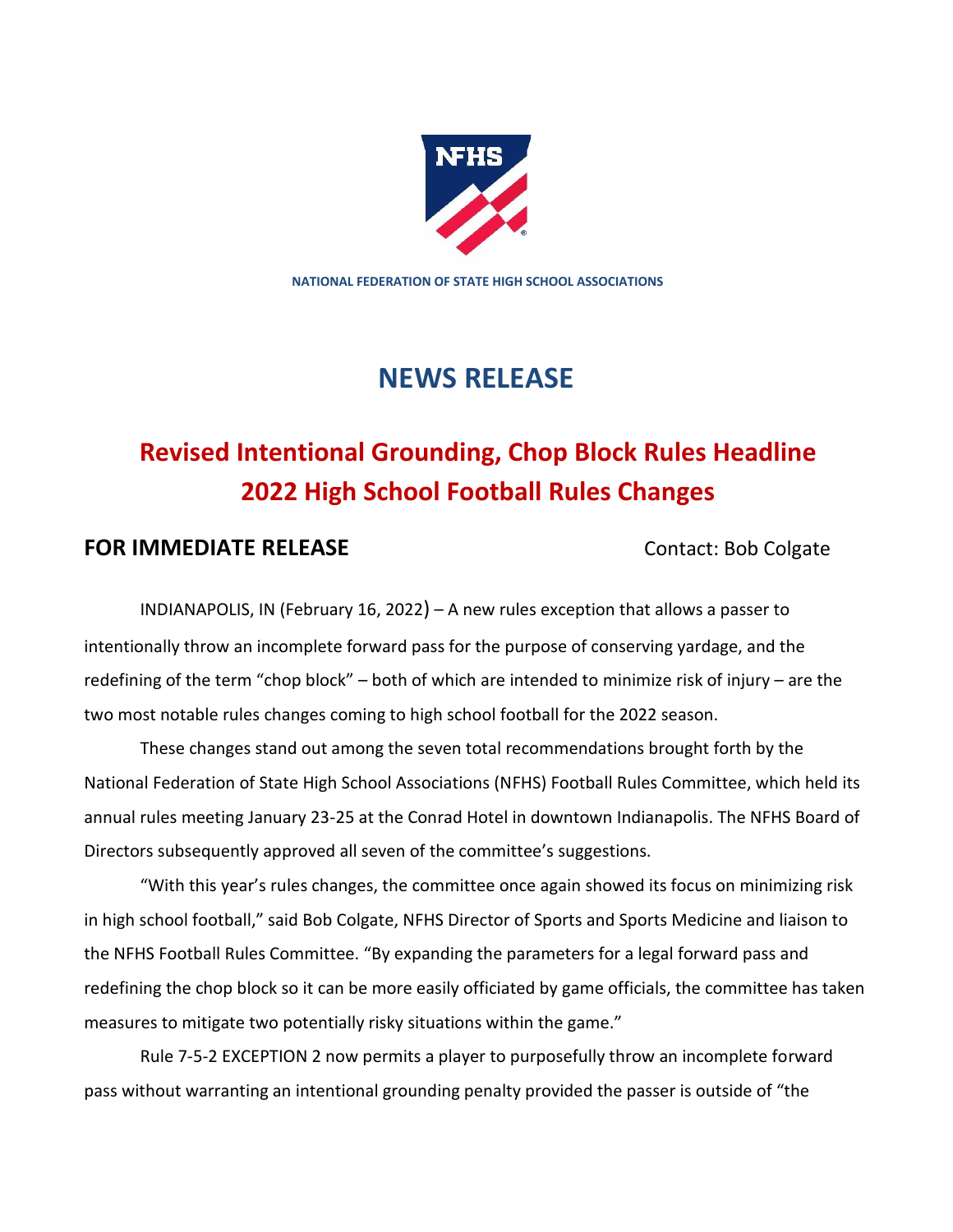pocket" (lateral boundary of the free-blocking zone) and the pass reaches the neutral zone or the extension of the neutral zone beyond the sideline.

"The question (with this rule) has always been, 'if the defense makes a good play, are we bailing out the offense by letting the quarterback throw the ball away?'" said Richard McWhirter, Chair of the NFHS Football Rules Committee and Assistant Executive Director of the Tennessee Secondary School Athletic Association. "This year, I think the committee felt the wellbeing of the passers and not subjecting them to extra hits was worth changing the rule."

An alteration to Rule 2-3-8 addressed the new definition of a chop block, which is now described as "a combination block by two or more teammates against an opponent other than the runner, with or without delay, where one of the blocks is below the waist and one of the blocks is above the waist." Previously, the defensive player's knee was used to determine the high and low components of a chop block.

"This is going to strengthen the rule and it's also going to help the game officials," said McWhirter. "I think they're going to be able to enforce this rule better than they have in the past because determining 'below the knee' and 'above the knee' is tough to do. I think it's really going to improve the game."

Players will be able to wear the number 0 as a jersey number starting in 2022, as the range of acceptable numbers listed in Rule 1-4-3 was expanded from 1-99 to 0-99. However, any number preceded by the digit zero will be illegal.

State associations now have the option to extend sideline team boxes beyond their traditional 50-yard expanse (between the 25-yard-lines) as long as both teams are allowed to use the same dimensions. This new NOTE attached to Rule 1-2-3g also gives state associations the freedom to decide which individuals can access the extended area.

Two minor changes involving game clock and play clock procedures were made to Rules 3-4-7 and 3-6-1a(1)e EXCEPTIONS, respectively.

In Rule 3-4-7, any foul committed within the last two minutes of either half will automatically result in the offended team's option to start the game clock on the snap. Prior to this change, the offended team was required to accept its opponent's penalty in order to gain control of the game clock.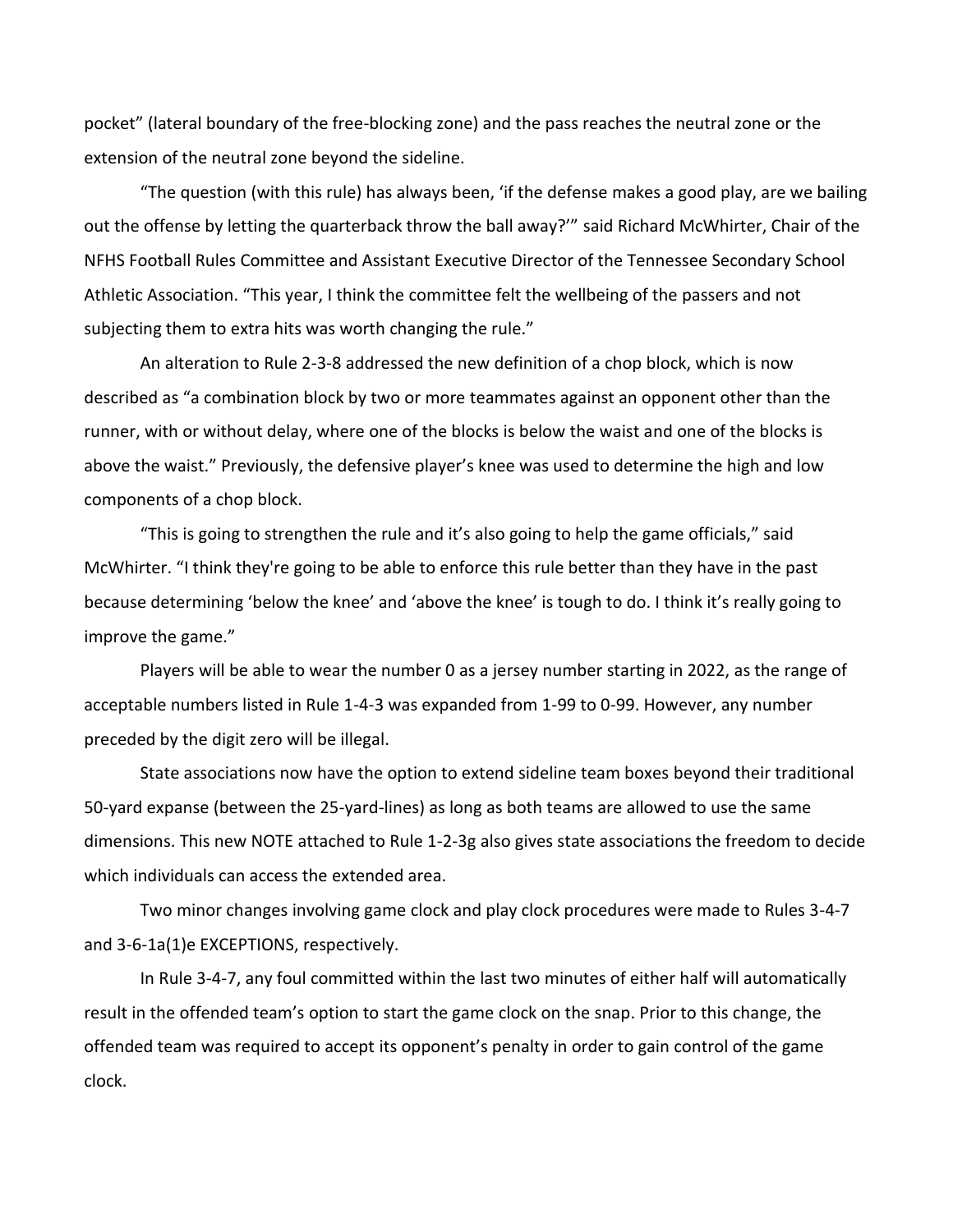The committee edited the EXCEPTIONS to Rule 3-6-1a(1)e, which clarify the necessary conditions for an abbreviated 25-second play clock after a stoppage in play. This rule now includes an exception for Rule 3-5-7i, mandating that a 40-second play clock be employed following a foul committed only by the defensive team.

The final rule change for 2022 is an alteration to Rule 1-3-3 regarding game equipment. Any game official – not just the referee – may order the ball changed between downs.

The NFHS Football Rules Committee is composed of one representative from each of the NFHS member state associations that use NFHS football rules, along with a representative from the NFHS Coaches Association, NFHS Officials Association and NFHS Sports Medicine Advisory Committee.

A complete listing of the football rules changes will be available on the NFHS website at www.nfhs.org. Click on "Activities & Sports" at the top of the home page and select "Football."

According to the most recent NFHS High School Athletics Participation Survey, 11-player football is the most popular high school sport for boys with 1,006,013 participants in 14,247 schools nationwide. In addition, there were 31,221 boys who participated in 6-, 8- and 9-player football, along with 2,604 girls in all four versions of the game for a grand total of 1,039,828.

#### **###**

#### **About the National Federation of State High School Associations (NFHS)**

The NFHS, based in Indianapolis, Indiana, is the national leadership organization for high school sports and performing arts activities. Since 1920, the NFHS has led the development of education-based interscholastic sports and performing arts activities that help students succeed in their lives. The NFHS sets direction for the future by building awareness and support, improving the participation experience, establishing consistent standards and rules for competition, and helping those who oversee high school sports and activities. The NFHS writes playing rules for 17 sports for boys and girls at the high school level. Through its 50 member state associations and the District of Columbia, the NFHS reaches more than 19,500 high schools and 12 million participants in high school activity programs, including more than 7.9 million in high school sports. As the recognized national authority on interscholastic activity programs, the NFHS conducts national meetings; sanctions interstate events; offers online publications and services for high school coaches and officials; sponsors professional organizations for high school coaches, officials, speech and debate coaches, and music adjudicators; serves as the national source for interscholastic coach training; and serves as a national information resource of interscholastic athletics and activities. For more information, visit the NFHS website at www.nfhs.org.

**MEDIA CONTACTS:** Bruce Howard, 317-972-6900 Director of Publications and Communications National Federation of State High School Associations